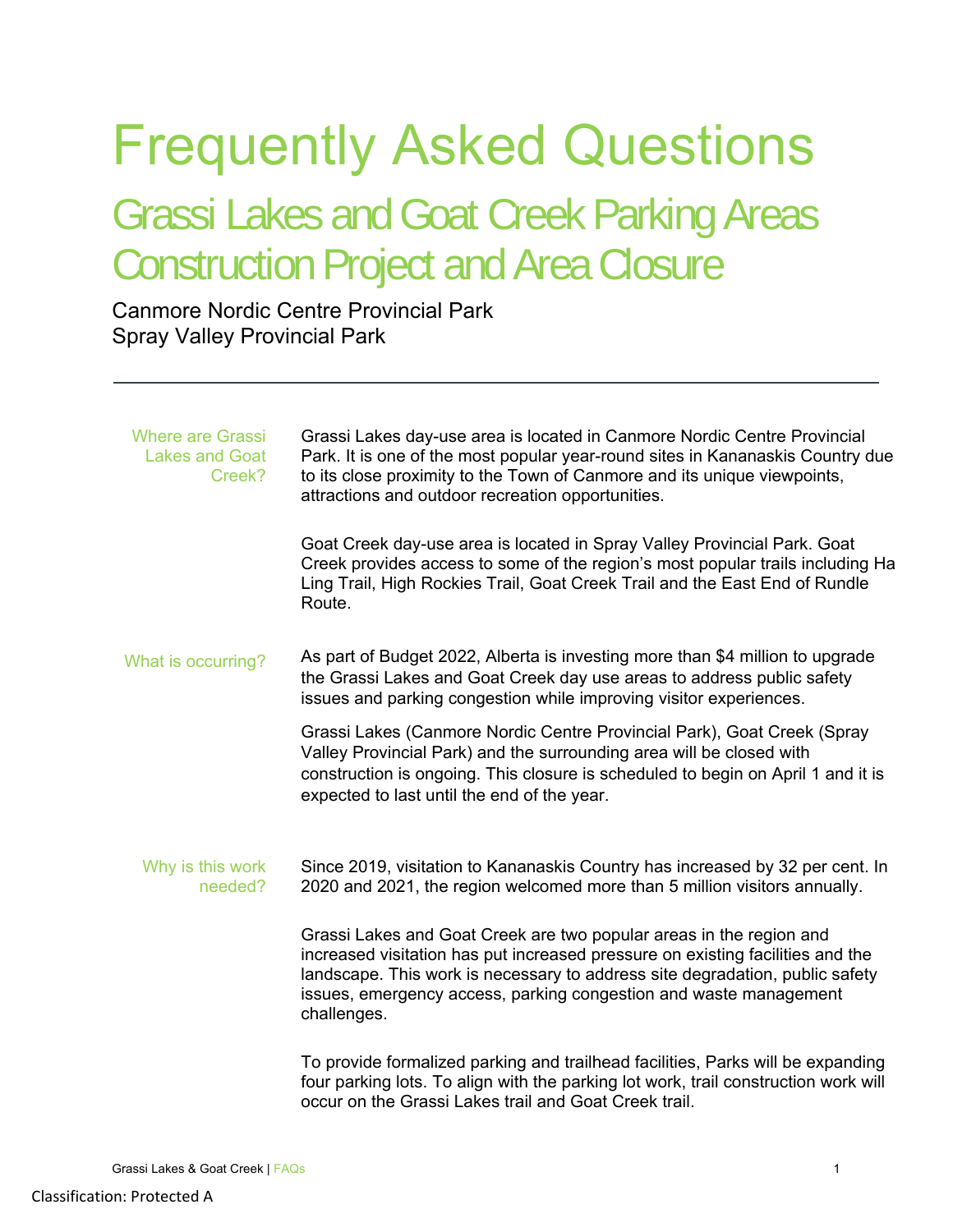| What will the work<br>entail?                                                | The project will:<br>Expand and formalize the Grassi Lakes main parking lot.<br>$\bullet$<br>Refurbish portions of the Grassi Lakes trail.<br>٠<br>Formalize the Grassi Lakes overflow lot.<br>$\bullet$<br>Provide a road crossing and trail connection between the overflow and<br>$\bullet$<br>main lots.<br>Provide separation and washroom facilities between the climber's lot<br>$\bullet$<br>and the Smith Dorrien Trail.<br>Expand and formalize Goat Creek main parking lot.<br>Replace two bridges on Goat Creek trail.<br>$\bullet$                                                                                                      |
|------------------------------------------------------------------------------|------------------------------------------------------------------------------------------------------------------------------------------------------------------------------------------------------------------------------------------------------------------------------------------------------------------------------------------------------------------------------------------------------------------------------------------------------------------------------------------------------------------------------------------------------------------------------------------------------------------------------------------------------|
| Why is Alberta<br>Parks closing all of<br>these areas and<br>trails at once? | The area is being closed to reduce danger to contractors and the public, while<br>maintaining cost-effectiveness and adhering to the project timeline. Seasons<br>in the Rocky Mountains can be unpredictable outside of the summer months;<br>therefore work must commence as soon as possible. It is not uncommon for<br>the Goat Creek area to receive a large volume of snow as early as<br>September.<br>Having the work completed at both sites this summer is the most cost-effective<br>and efficient path forward. These upgrades are necessary and will have a<br>positive impact for Albertans seeking to explore the area in the future. |
| What does the area<br>closure include?                                       | Trail Closures include:<br><b>Grassi Lakes Trail</b><br>$\bullet$<br><b>Junkyard Trail</b><br>$\bullet$<br>Ha Ling Trail<br>$\bullet$<br>Miner's Peak Trail<br>$\bullet$<br><b>Goat Creek Trail</b><br>$\bullet$<br>East End of Rundle Route<br>$\bullet$<br>Reclaimer Mountain Bike Trail<br><b>Riders of Rohan Mountain Bike Trail</b><br>$\bullet$                                                                                                                                                                                                                                                                                                |

access to High Rockies Trail from Goat Creek

Climbing Area Closures include:

- Grassi Lakes Climbing Area
- Ha Ling Climbing Area
- East End of Rundle Climbing Area

Please note parking lots in the area will be under construction and closed.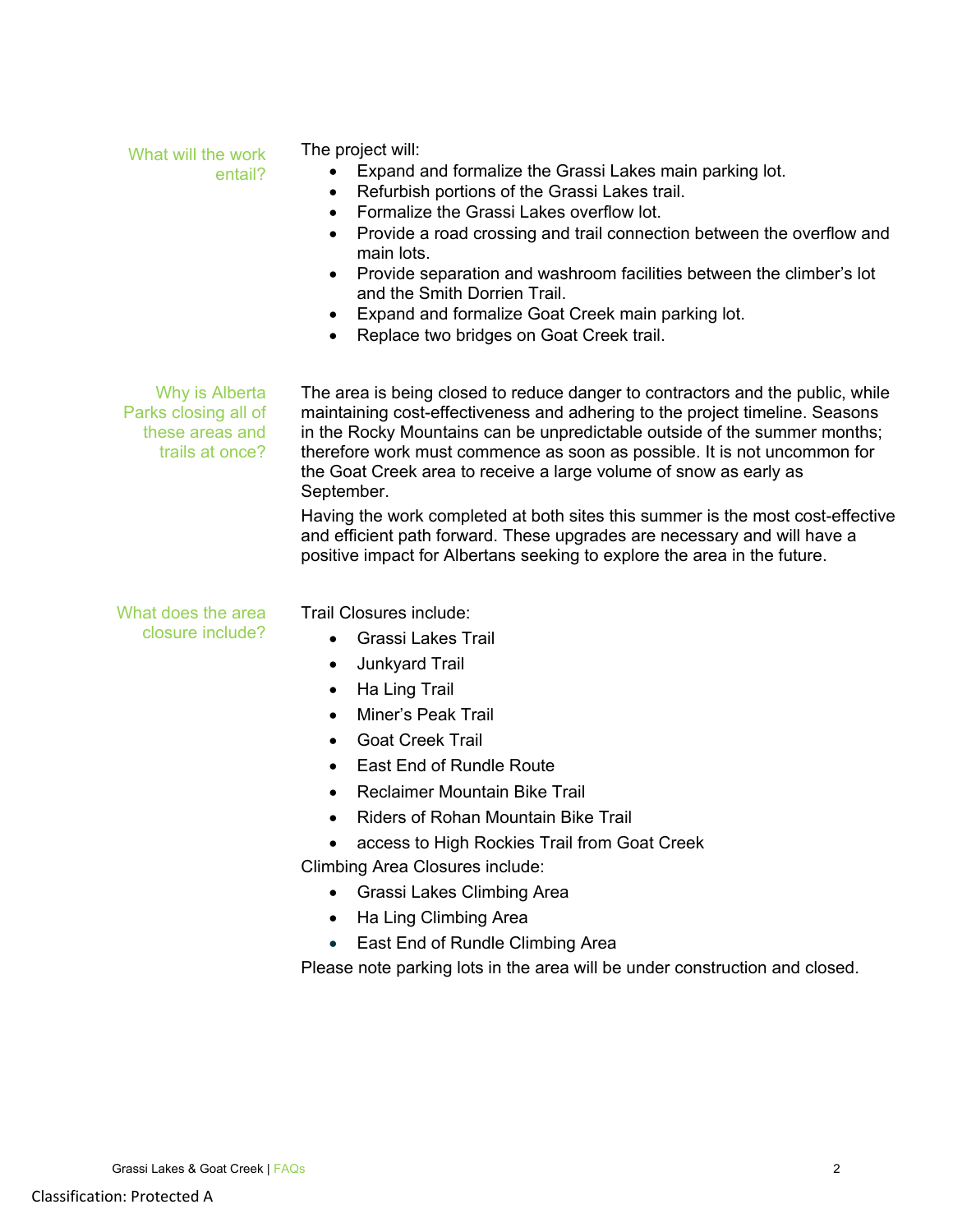| Can I access trails<br>from other parking<br>lots or on foot from<br>Canmore?                       | To protect workers and the public, the area will not be accessible while<br>construction is ongoing.<br>Conservation Officers will enforce the area closure under the Provincial Parks<br>Act.                                                                                                                                                                                                                                                                              |
|-----------------------------------------------------------------------------------------------------|-----------------------------------------------------------------------------------------------------------------------------------------------------------------------------------------------------------------------------------------------------------------------------------------------------------------------------------------------------------------------------------------------------------------------------------------------------------------------------|
| How long will<br>construction take?                                                                 | Construction is tentatively scheduled to start at the beginning of April and<br>continue until December 2022. Alberta Parks will update the final schedule on<br>www.albertaparks.ca/advisories. The full area closure will be in effect until<br>construction is complete.                                                                                                                                                                                                 |
| Why can't the<br>contractor work one<br>parking lot at a time<br>so the alternate can<br>stay open? | The contractor will have more than one crew working in different areas.<br>Closing and opening various sections of parking lots and trails or providing<br>reroutes is costly, time consuming and inefficient.<br>To support completing this project in 2022, allowing access to some areas is<br>not feasible.                                                                                                                                                             |
| What happens if I<br>get caught in the<br>closure?                                                  | Conservation Officers will enforce the area closure under the Provincial Parks<br>Act.<br>To support completing this project in 2022, keep safe and stay out of the<br>closure and let the contractor finish the project without getting in their way.                                                                                                                                                                                                                      |
| Why can't I have<br>access to the trails<br>not under<br>construction?                              | The parking areas will be closed during construction. There is no alternative<br>for safe parking and trail access. Roadside parking is unsafe and will impede<br>access for the construction vehicles hauling materials and equipment. Access<br>for emergency response vehicles needs to remain clear without vehicles and<br>pedestrian traffic. Some of the trails will be under construction by the<br>contractor or trail crew to align with the parking lot closure. |
| Why is Ha Ling<br>closed when I can<br>ride my bike to the<br>trail or get dropped<br>off there?    | Closing the trail reduces the volume of public who will be present in the area<br>while construction is occurring. Large trucks will be hauling equipment, gravel<br>and asphalt to Goat Creek parking lot and need the area to be free of people<br>to work safely and efficiently. These trucks will also be travelling frequently up<br>and down the steep, narrow and dusty Canmore hill. Encouraging cyclists to<br>use this route increases the risk to their safety. |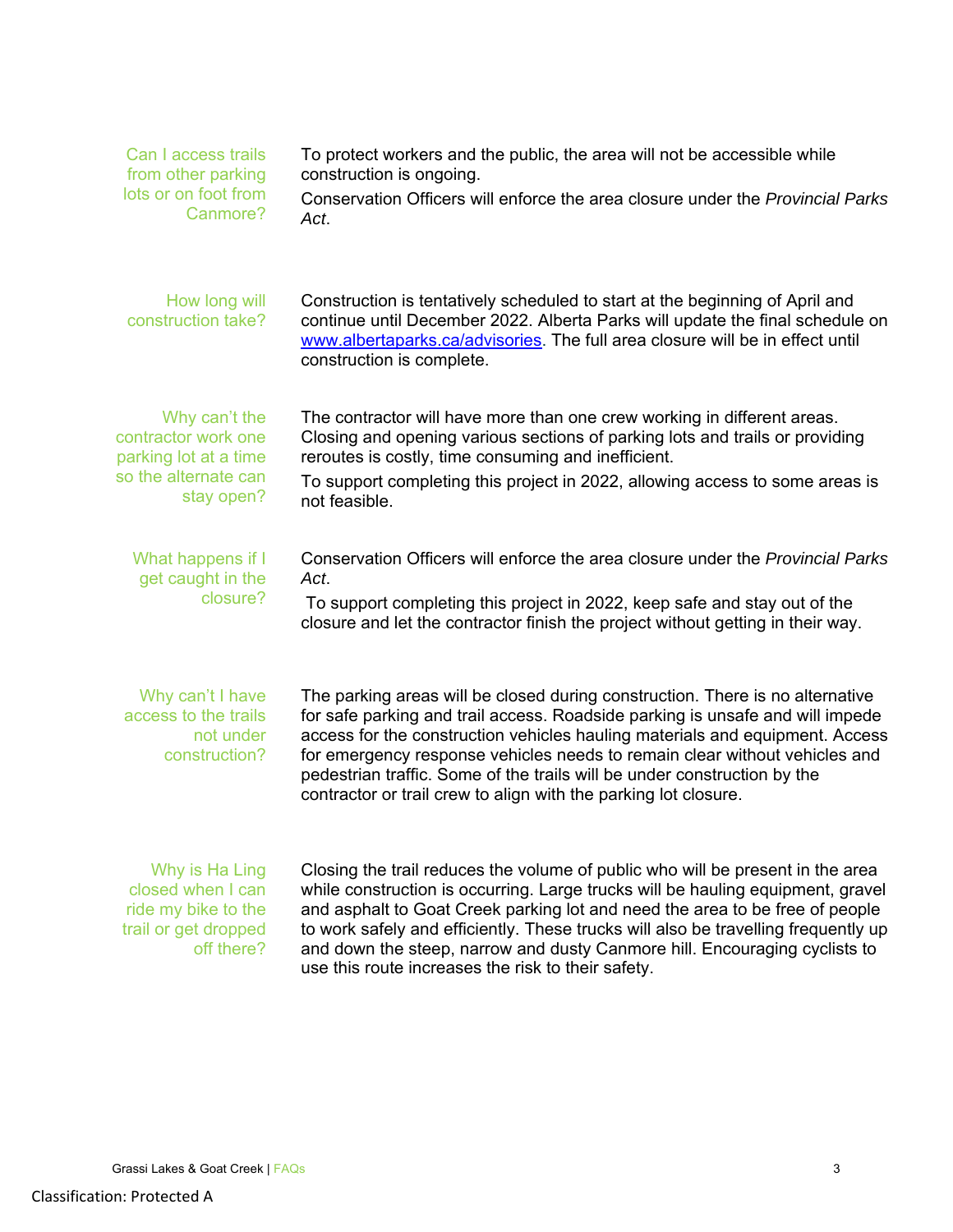Why do both Grassi Lakes and Goat Creek need to be closed at the same time? Both of these sites have high voltage transmission lines overhead. These lines require minimum clearances between the ground and line to allow safe operation of vehicles like the shuttle buses used for Roam Transit. A very detailed grading plan has been created to ensure the proper clearances so that in the future users can utilize a more environmentally-friendly mode of transportation to access their favorite sites. This will also afford new opportunities to users who cannot currently access the trailheads. The engineers have carefully detailed the plans so that any material not required on one site will be moved to another to achieve the final clearances needed. While this is a cost effective and more environmentally sustainable approach, it also means the two sites need to be worked on concurrently. Why can't this work be done in the spring or fall instead of the busy summer season? The area is being closed to reduce danger to contractors and the public, while maintaining cost-effectiveness and adhering to the project timeline. Seasons in the Rocky Mountains can be unpredictable outside of the summer months; therefore work must commence as soon as possible. It is not uncommon for the Goat Creek area to receive a large volume of snow as early as September. How did you determine what size to make the Grassi parking lot? Alberta Parks gathered and analyzed trail counter data over a number of years to determine how many recreationalists have been using the area. Staff with expertise in the ecology of the area and wildlife movements through the corridor were consulted and a plan was created to balance conservation and recreation. The parking lot has been 'right-sized' and roadside parking will be eliminated and replaced with opportunities for future transit service. This will allow for a sustainable level of use on the trails and maintain the experience that park users love about Grassi Lakes for future generations. I purchased a Kananaskis Conservation Pass specifically to use these sites. Can I get a refund now that the sites are closed? Kananaskis Country offers hundreds of kilometers of nearby maintained trails that are ready to be explored. Your Kananaskis Conservation Pass provides access to over 25 campgrounds, 85 day use areas, hundreds of kilometers of trails and many other amazing features like creeks, canyons and lakes to discover and explore. If you are looking for a family-friendly experience, consider Troll Falls, Heart Creek, Grotto Canyon, Chester Lake or Wedge Pond.

> If you're looking for a challenge, consider Yamnuska, Prairieview Trail to Barrier Lake Lookout, Nihahi Ridge or Baldy Pass. Before you go, be sure to check AlbertaParks.ca for trail conditions and advisories.

Our staff is happy to make recommendations. Please visit https://www.albertaparks.ca/parks/kananaskis or call the Kananaskis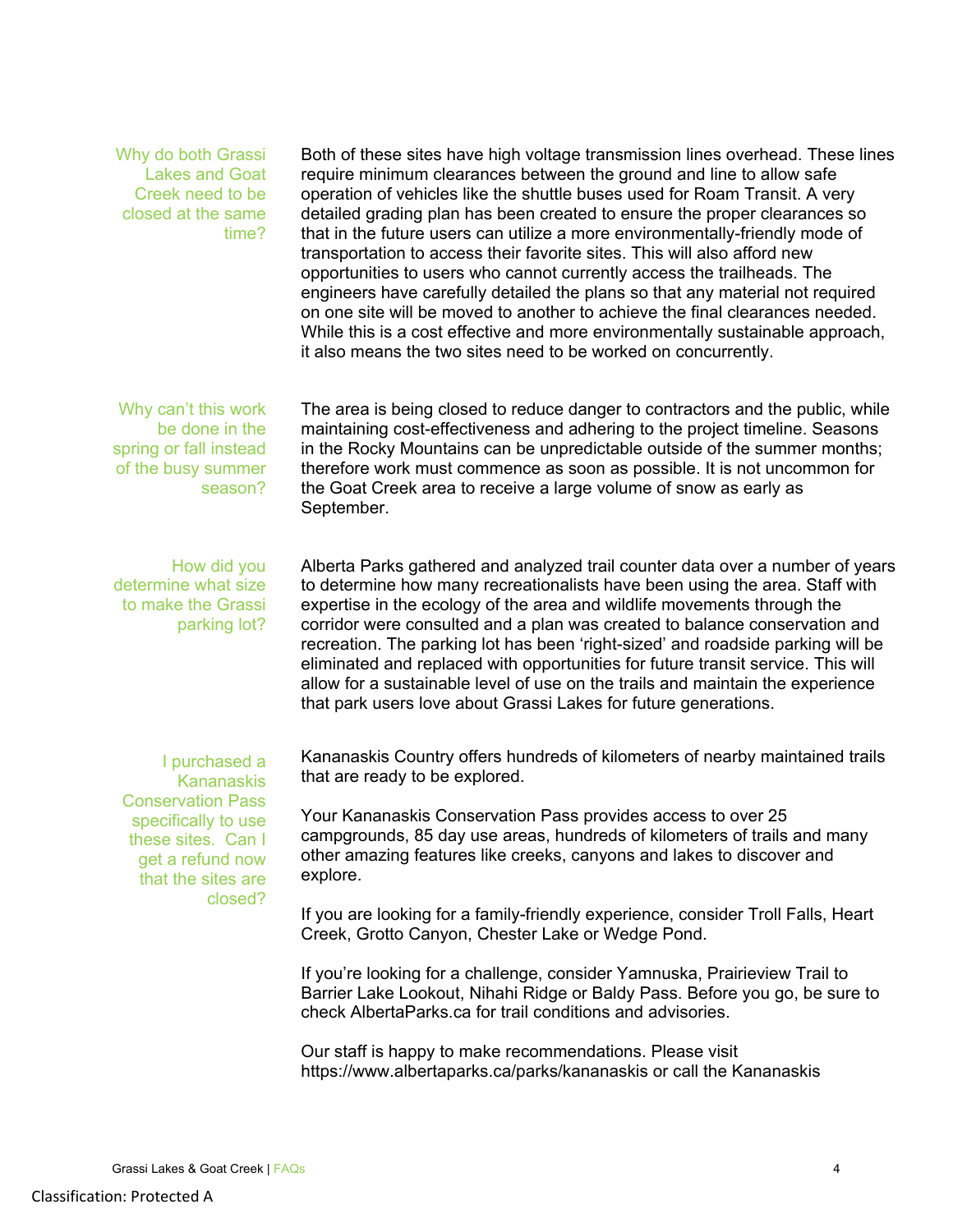Information Line at 403-678-0760 to find many other options that will interest you.

We have out-oftown visitors and would like to take them to Grassi Lakes. Where should we go instead?

There are numerous options that highlight the beauty of the Rockies and offer family-friendly experiences.

Our recommendations:

- Troll Falls
- Heart Creek
- Grotto Canyon
- Chester Lake
- Wedge Pond (short hike)
- Bow Valley Provincial Park Trails (e.g., Middle Lake and Many Springs)
- Rawson Lake
- Marl Lake Interpretive Loop
- Elbow Falls
- Watridge Lake to Karst Springs Trail
- Barrier Lake Interpretive
- Montane Interpretive Trail
- Flowing Water Interpretive Trail

What's another challenging hike that we can do instead?

We would recommend researching alternate hikes with similar distance, elevation gains and technical terrain and determine what suits your skill, experience and comfort level.

Some suggestions include:

- Yamnuska The full route is a scramble, involving exposure, but the route to the east ridge is a hike
- Prairieview Trail to Barrier Lake Lookout
- Nihahi Ridge
- Kananaskis Fire Lookout Trail
- Galatea Creek Trail
- Highline Trail
- Baldy Pass Trail
- Try a leg or two of the High Rockies Trail.
- We recommend considering a guided hike with a certified guide if you are not sure where to go. Arrive early and plan multiple options, parking can be very busy during peak summer season.